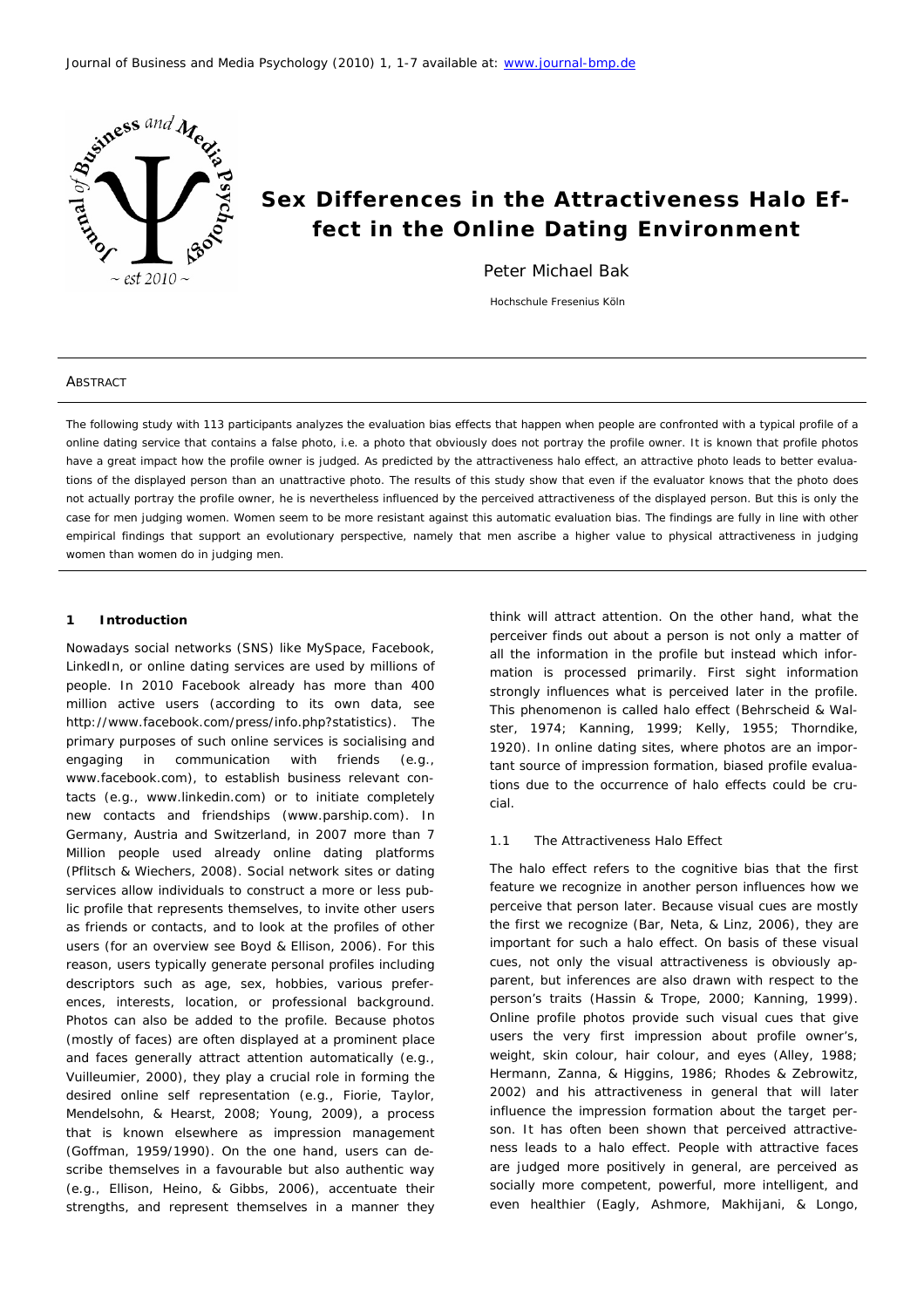1991; Langlois, Kalakanis, Rubenstein, Larson, Hallam, & Smoot, 2000; Zebrowitz, Hall, Murphy, & Rhodes, 2002; Zebrowitz & Rhodes, 2004). In light of these results, it follows that people in SNS are very conscious about selecting the right photo (e.g., Ellison, et al., 2006), especially if the desire is to get to know potential new friends or partners. Also, from an evolutionary perspective this makes perfect sense. It has been shown elsewhere that physical (facial) attractiveness is an important cue for mate choice (e.g. Walster, Aronson, & Abrahams, 1966), because it signals mate qualities such as health and intelligence (e.g., Rhodes, 2006; Zebrowitz, et al., 2002). Young (2009), for example, showed that SNS members mostly select "good- looking" photos or photos that express important personal attributes (see also Mikkola, 2008). Also, it is recommendable to select the bestlooking photo if you expect to be contacted. This is completely in line with the results of Wang, Moon, Kwon, Evans, and Stefanone (2010) who recently demonstrated that both male and female subjects were more willing to initiate friendships with opposite-sex profile owners who had attractive photos. These results suggest that on the one hand, the more one is interested in serious new relationships, the more attractive but also authentic should be the generated profile including the photo. On the other hand, online dating sites give users not only the possibility to express themselves, but also the possibility to experiment with different identities (Whitty, 2007) or various forms of deception (e.g., Döring, 2000; Gonzales & Hancock, 2008; Hancock, Toma, & Ellison, 2007; Toma, Hancock, & Ellison, 2008), e.g. false or enhanced photos (e.g., Hancock & Toma, 2010; Toma & Hancock, 2010) or gender switching (e.g., Utz, 2005). It becomes clear that while playing with different roles and identities, different profiles and profile photos, e.g., celebrity photos are used to experiment with, namely what photos could be more successful in attracting others' attention (Whitty, 2007). In the face of these "identity games," the question arises if and how a false photo can also elicit attractiveness halo effects, i.e., if an attractive profile photo leads to a better evaluation of the profile owner than an unattractive photo. This could be hypothesized if one takes into account that impression formation processes are biased through halo's and are seen as effortless and are more or less automatic (e.g., Greenwald & Banaji, 1995; Nisbett & Wilson, 1977). In this case, also the false photo should automatically generate a biased perception by the target person.

# 1.2 Sex Differences in Valuing Attractiveness

There is some empirical evidence that there are sex differences with respect to the impact of attractiveness on evaluation of a target person which requires specifying the general assumption of an attractiveness halo when perceiving false photos. Kaplan (1978) for example found that the attractiveness halo does not occur for male target persons (see also Lucker, Beane, & Helmreich 1981). These results are in line with findings that men much more than women desire partners who are good looking and physically attractive (e.g., Buss, 1989; 2006; Fein-

gold, 1991). Todd, Penke, Fasolo, & Lenton, 2007 assume that for men all women above a certain attractiveness threshold can be proposed as a mate. Also, this can be due to evolutionary causes, because attractiveness judgements also reflect biological criteria (e.g., reproduction). Therefore, men should focus more than women on physical criteria when they judge potential partners (Jankowiak, Jill, & Donovan, 1992; Trivers, 1972). As Buss (2007) pointed out, men have a greater desire for a variety of sex partners than do women do: "The evolutionary logic for this sex difference is straightforward men who succeeded in securing sexual access to a variety of women would have achieved greater reproductive success than men who did not. Ancestral women, in contrast, could not increase their reproductive output by having sex with many men" (Buss, 2007, p. 511). Newer brain physiological findings support this notion. Hamann, Herman, Nolan, and Wallen (2004) found generally more responsiveness to visual, sexually arousing stimuli for men than for women. Using the functional resonance imaging (fMRI) procedure, the authors found that the amygdale and hypothalamus were more activated in men than in women when viewing sexual stimuli (see also van Hooff, Crawford, & van Vugt, 2010). Fisman, Ivengar, Kamenica, and Simonson (2006) demonstrated in a Speed Dating – experiment that women put greater weight on the intelligence of the potential partner, while men respond more to physical attractiveness (see also Todd et al., 2007). Based on these findings, the hypothesis could be rendered more precisely, namely that a false but attractive photo lead to an attractiveness halo but especially for female target persons when judged by men and not for male target persons when judged by women. The following study was conducted to test this hypothesis in an online dating environment.

# **2 Methods and Data**

#### 2.1 Participants

A sample of college students at the Fresenius University of Applied Sciences in Cologne, Germany was recruited. A total of 113 students completed the survey (59 Males, 54 Females). The mean age for the sample was 24.4 years (*SD* = 4.30); participants age ranged from 18 to 40 years.

#### 2.2 Materials

A typical female and male online dating profile was created, indicating e.g., age, sex, hobbies, a short selfdescription, preferred literature, cooking preferences, nationality, eye colour, hair colour (blond), weight and height. Besides, profile photos of an attractive and an unattractive man (black haired) and an attractive and an unattractive woman (black haired) were chosen from the publicly accessible website Beautycheck (http://www.beautycheck.de/; see Braun, Gründl, Marberger, and Scherber, 2001). These morphed photos are composites from various real people's photos and tested for their attractiveness. The female profile was once com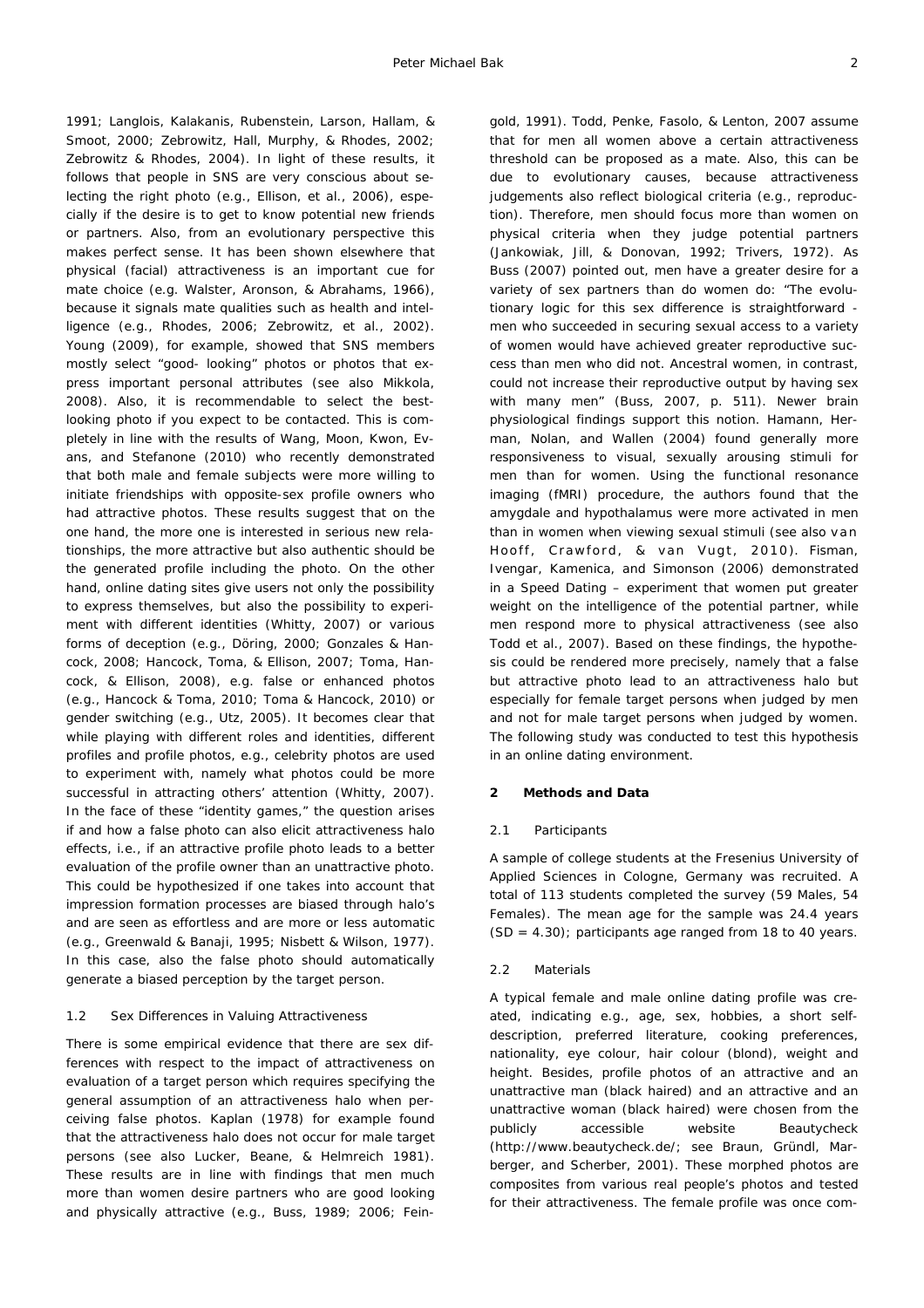bined with a photo of an attractive or unattractive woman, the mal profile with a photo of an attractive or unattractive man.

Furthermore, eight unmistakably positive valenced and eight unmistakably negative valenced trait items were used to measure respondent's evaluation of the profile owner (see Appendix 1). These attributes were taken from the norm list of 908 common German adjectives (Hager, Mecklenbräuker, Möller, & Westermann, 1985; Möller & Hager, 1991) with mean valence scores of 55.38 for positive and -59.38 for negative attributes. Responses ranged from 1 (strongly agree) to 7 (strongly disagree). One item was used to find out, if the participants were willing to get to know the profile owner better ("Would you like to get to know the profile owner better?"). Responses were "Yes", "No", "Maybe".

#### 2.3 Procedure

Participants were invited to take part in the experiment via e-mail that included a link to the online survey. They were told that the study was to investigate a new partnership portal and they would be asked to consider a person's profile. Men would evaluate female profiles and women male profiles. Also participants were informed that they would see a profile photo that would for reasons of data privacy not show the profile's owner but a randomly assigned photo. It was also obvious that the profile description of hair colour (blond haired) did not match the hair colour of the displayed person (black haired). Participants were then exposed to one profile (either with an attractive or unattractive photo) and asked to answer an online questionnaire, comprised of different personality traits measuring their impression of the profile owner and their willingness to initiate contact with the profile owner. Men and women were randomly assigned to one of two experimental (attractive vs. unattractive photo) conditions.

## **3 Results**

#### 3.1 Wish to get to know the target person

Primarily, the wish to get to know the profile owner depending on owner and participant's sex was analyzed (see Table 1).

**Table 1: Percentage of participants who want to get to know the profile owner ("Would you like to get to know the profile owner better?").** 

|                            | Women |       |       | Men   |       |       |
|----------------------------|-------|-------|-------|-------|-------|-------|
|                            | Yes   | No    | Maybe | Yes   | No    | Maybe |
| Unattrac-<br>tive<br>photo | 14.29 | 62.86 | 22.86 | 15.00 | 57.50 | 31.03 |
| Attractive<br>photo        | 20.69 | 37.93 | 41.38 | 37.93 | 31.03 | 31.03 |

As can be seen in Table 1, there is quite a difference in the willingness to get to know a profile owner with an attractive respectively unattractive photo. Especially for men, the attractive photo heightened the desire to contact the target person. Females seem to be more cautious. Only a few of them have in face of the attractive photo the desire to initiate contact with the target person, but they answered much more "maybe" at least.

#### 3.2 Attractiveness halo

To analyze the attractiveness halo a 2 (face attractiveness: attractive, unattractive) x 2 (evaluator sex: mal, female) x 2 (trait valence: positive, negative) ANOVA was conducted for the ratings of the profile owner. Before, ratings for positive traits and those for negative traits were aggregated. The significant trait valence effect  $(F(1,109) = 77.35, p < .001)$  shows that positive traits were generally more attributed than negative traits. This effect was also more prominent within the attractive face condition indicated by the significant interaction effect of face attractiveness and trait valence  $(F(1, 109) = 10.10, p$ < .01). More important, there is an interaction effect of face attractiveness, trait valence and evaluator sex (*F*(1,109) = 5.75, *p* < .05). Separate analysis for female and male participants showed that whereas male participants evaluated the profile owner more positive and less negative when the photo showed an attractive woman in contrast to an unattractive woman  $(F(1,57) = 16.50, p <$ .001), there is no such effect for the female participants (*F*(1,52) < 1; *n.s.*; see Figure 1).



**Figure 1: Profile evaluations for attractive and unattractive profile photos. Low values (ranging from 1 to 7) represent higher agreement.** 

#### **4 Discussion**

The goal of this study was to explore biased evaluation effects that can occur in an online dating environment triggered by photos that were explicitly marked as false photos, a fact that is not unusual. Based on many empirical findings, it was assumed that photos of human faces attract attention and automatically elicit an attractiveness halo effect. But, because there is some evidence, that physical attractiveness is evaluated differentially by men and women, it was hypothesized, that this bias should be stronger for men judging a woman than for women judging a man. The results fully confirmed the hypothesis. For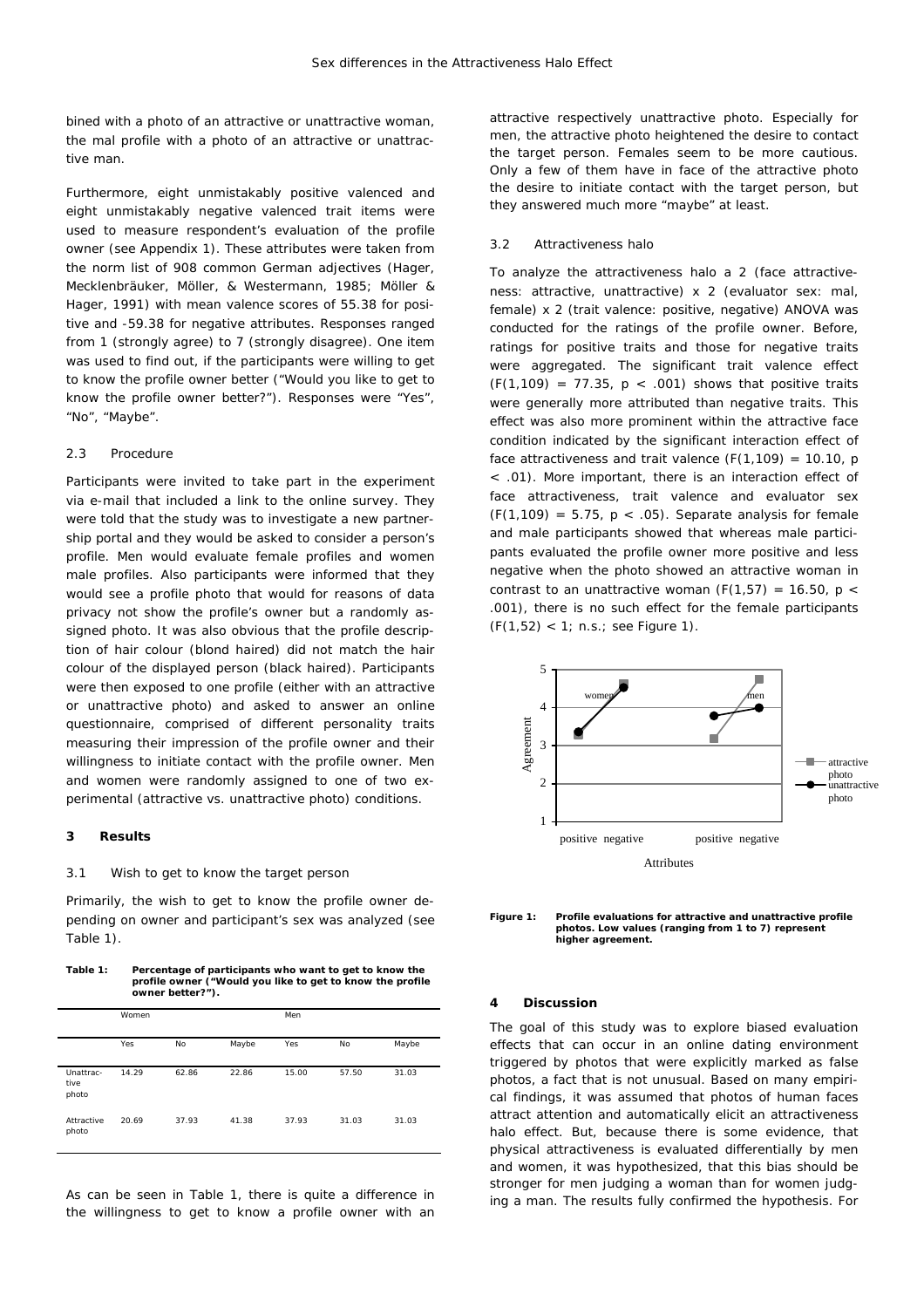male participants, an attractive female photo led to a greater desire to get to know the profile owner and to more positive and less negative evaluations. For female participants, judging the male profile this was not the case. In sum, the results support the notion that the attractiveness halo occurs primarily for female target persons (Kaplan, 1978; Feingold, 1991) and that attractiveness judgements reflect biological criteria as proposed (Buss, 2006, 2007; Jankowiak et al., 1992). As the study of Wang et al. (2010) showed, men and women are equally influenced by an attractive profile owner, but the present research let us assume that for men in contrast to women, perceived physical attractiveness automatically overrides all other information available, also the information that the photo does not belong to the profile owner. Women apparently take this "male bias" into account when selecting a photo for their profile as suggested by the results of Siibak (2009) who found that girls in contrast to boys select primarily "good-looking" photos (see also Hancock & Toma, 2010).

It is a clear limitation of the present research that the participants were not online daters but a student sample. Therefore we do not know if the same effects will be observable in true online dating communication. Also we do not know which evaluation processes are initiated that could contaminate our results when information about the false photos are given. Further research should take these limitations into account and also take recourse to the findings of Buss (1989) who showed that men valued reproductive capacity more than did women, and women valued resource acquisition more than did men. From this perspective it could be interesting to investigate if women show an analogous evaluation bias if they perceive such a resource as for example potential earnings as do men if they perceive the physical attractiveness from the profile owners photo.

To sum up, the results of the present study shows the manipulative power of physical attractiveness deduced from online profile photos, especially for men even if it is obviously clear that the displayed information is completely false. The practical implication seems to be clear: male users of online dating platforms should be more carefully when judging a female profile showing a very attractive woman. But because each online platform has its own communication rules and is used for different reasons it remains an open question if the presented results even holds for every SNS or only in the online dating environment.

#### **5 Bibliography**

- Alley, T. R. (1988). *Social and applied aspects of perceiving faces*. Hillsdale, NJ, USA: Erlbaum.
- Bar, M., Neta, M., & Linz, H. (2006). Very first impressions. *Emotion, 6(2)* , 269-278.
- Berscheid, E., & Walster, E. (1974). Physical attractiveness. In L. Berkowitz (ed.), *Advances in experimental social psychology* (Vol 7, pp 158-216). New York: Academic Press.
- Boyd, D. M., & Ellison, N. B. (2007). Social Network Sites: Definition, history and scholarship. *Journal of Computer-Mediated Communication, 13(1)*, article 11.
- Braun, C., Gründl, M., Marberger, C., Scherber, C. (2001) *Beautycheck: Ursachen und Folgen von Attraktivität*. PDF document available from http://www.beautycheck.de/english/ bericht/bericht.htm
- Buss, D. M. (1989). Sex differences in human mate preferences: evolutionary hypotheses tested in 37 Cultures. *Behavioral and Brain Sciences, 12*, 1-49.
- Buss, D. M. (2006). Strategies of human mating. Psychological Topics, 15(2), 239-260.
- Buss, D. M. (2007). The evolution of human mating. *Acta Psychologica Sinica, 39(3)* , 502-512.
- Döring, N. (2000). Identität + Internet = Virtuelle Identität? *forum medienethik, 2*, 65- 75.
- Eagly, A. H., Ashmore, R. D., Makhijani, M. G., & Longo, L. C. (1991). What is beautiful is good, but. . .: A meta-analytic review of research on the physical attractiveness stereotype. *Psychological Bulletin, 110(1)* , 109-128.
- Ellison, N., Heino, R., & Gibbs, J. (2006). Managing impressions online: selfpresentation processes in the online dating environment. *Journal of Computer-Mediated Communication, 11(2)*, article 2.
- Feingold, A. (1991). Sex differences in the effects of similarity and physical attractiveness on opposite-sex attraction. *Basic and Applied Social Psychology, 12(3)* , 357-367.
- Fiore, A. T., Taylor, L. S., Mendelsohn, G. A., & Hearst, M. (2008). Assessing attractiveness in online dating profiles. *26th Annual CHI Conference on Human Factors in Computing Systems Vol 1 & 2*, Conference Proceedings, 797-806.
- Fisman, R., Iyengar, S. S., Kamenica, E., & Simonson, I. (2006). Gender differences in mate selection: evidence from a speed dating experiment. *The Quarterly Journal of Economics, 121(2)* , 673-697.
- Goffman, Erving (1959/1990): *The presentation of self in everyday life*, London, Penguin.
- Gonzales, A. L., & Hancock, J. T. (2008). Identity shift in computer-mediated environ-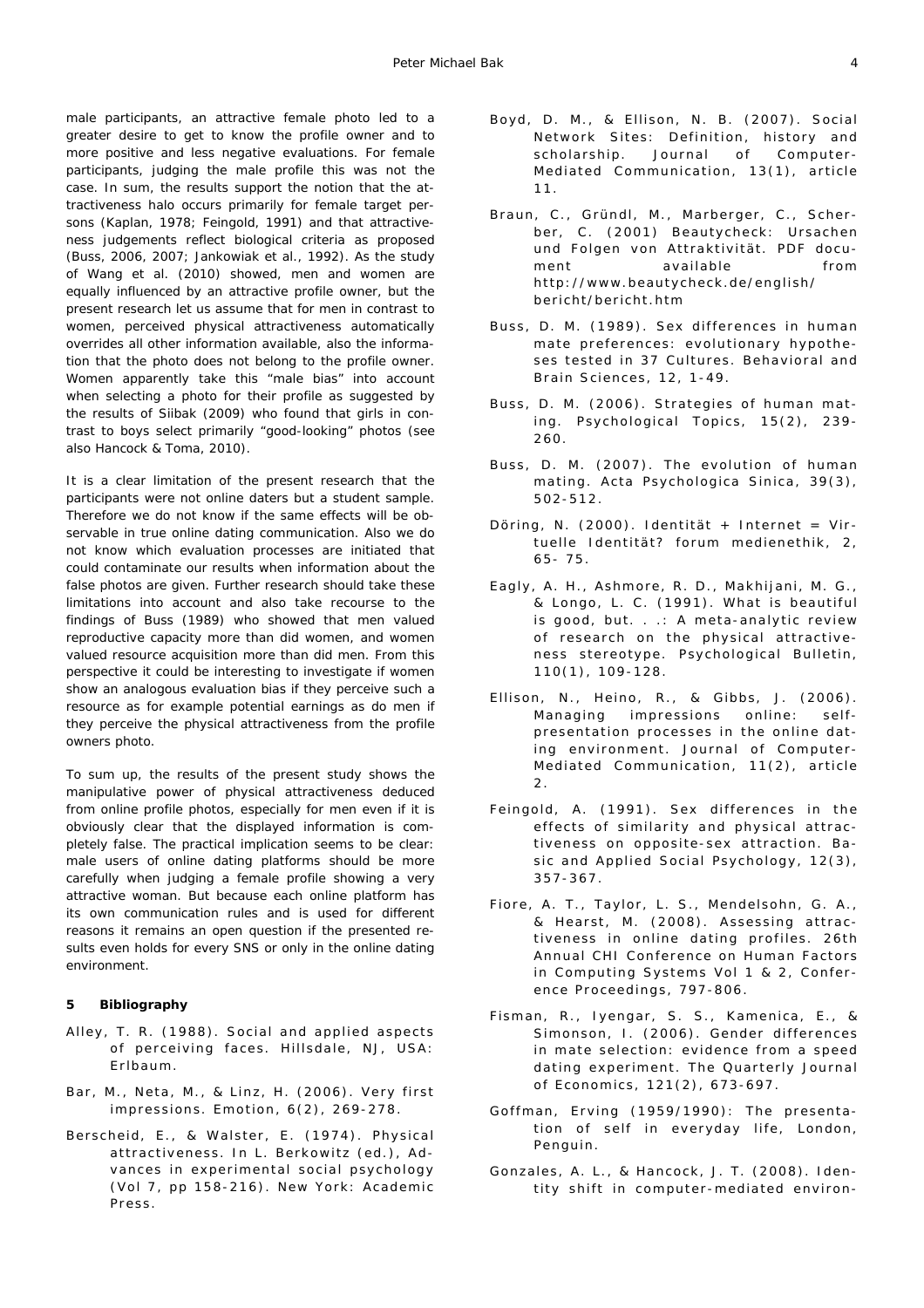ments. *Media Psychology*, 11(2), 167 -185.

- Greenwald, A. G., & Banaji, M. R. (1995). Implicit social cognition: attitudes, selfesteem, and stereotypes. *Psychological Review, 102(1)* , 4-27.
- Hager, W., Mecklenbrauker, S., Moller, H., & Westermann, R. (1985). Emotionsgehalt, Bildhaftigkeit, Konkretheit und Bedeutungshaltigkeit von 580 Adjektiven: Ein Beitrag zur Normierung und zur Prüfung einiger Zusammenhangshypothesen [Emotionality, imageability, concreteness, and meaningfulness of 580 adjectives: A contribution to norming and test of correlations]. *Archiv für Psychologie, 137*, 75-97.
- Hancock, J. T., Toma, C., & Ellison, N. (2007). The truth about lying in online dating profiles. *Annual CHI Conference on Human Factors in Computing Systems Vol 1 & 2*, San Jose, CA. Conference Proceedings, 449-452.
- Hancock, J. T., & Toma, C. L. (2010). Putting your best face forward: the accuracy of online dating photographs. *Journal of Communication, 59(2)* , 367 - 386.
- Hamann, S., Herman, R. A., Nolan, C. L., & Wallen, K. (2004). Men and women differ in amygdala response to visual sexual stimuli. *Nature Neuroscience*, 7(4), 411-416.
- Hassin, R., & Trope, Y. (2000). Facing faces: Studies on the cognitive aspects of physiognomy. *Journal of Personality and Social Psychology, 78(5)* , 837-852.
- Hermann, C. P., Zanna, M. P., & Higgins, E. T. (1986). *Physical appearance, stigma, and social behavior: The Ontario Symposium*. Hillsdale, NJ, USA: Erlbaum.
- Kanning, U. P. (1999). *Die Psychologie der Personenbeurteilung*. Göttingen: Hogrefe.
- Jankowiak, W. R., Hill, E. M., & Donovan, J. M. (1992). The effects of sex and sexual orientation on attractiveness judgments: An evolutionary interpretation. *Ethology and Sociobiology, 13*, 73-85.
- Lucker, G. W., Beane, W. E., & Helmreich, R. L. (1981). The Strength of the halo effect in physical attractiveness research. *Journal of Psychology: Interdisciplinary Applied, 107*, 69–75.
- Nisbett, R. E., & Wilson, T. D. (1977). The halo effect: evidence for unconscious alteration of judgments. *Journal of Personality and Social Psychology, 35(4)* , 250- 256.
- Pflitsch, D. & Wiechers, H. (2008), *Der Online-Dating-Markt 2007-2008. Deutschland – Österreich – Schweiz*. Broschüre. http://www.singleboersenvergleich.de/presse/online-dating-markt-2007-2008.pdf (10.06.2010).
- Rhodes, G., & Zebrowitz, L. A. (2002). *Facial attractiveness: Evolutionary, cognitive, and social perspectives*. Norwood, NJ, USA: Ablex.
- Kaplan, R. M. (1978). Is beauty talent? Sex interaction in the attractiveness halo effect. *Sex Roles*,  $4(2)$ , 195-204.
- Kelly, G. A. (1955). *The psychology of personal constructs* (Vols. 1 and 2). New York: Norton.
- Langlois, J.H., Kalakanis, L., Rubenstein, A.J., Larson, A., Hallam, M., & Smoot, M. (2000). Maxims or myths of beauty? A meta-analytic and theoretical review. *Psychological Bulletin, 126*, 390–423.
- Mikkola, H., Oinas, M., & Kumpulainen, K. (2008). Net-based identity and body image among young IRC-gallery users. In K. McFerrin et al. (Eds.), *Proceedings of Society for Information Technology and Teacher Education International Conference 2008* (pp. 3080-3085). Chesapeake, VA: AACE.
- Möller, H., & Hager, W. (1991). Angenehmheit, Bedeutungshaltigkeit, Bildhaftigkeit und Konkretheit-Abstraktheit von 452 Adjektiven [Pleasantness, meaningfulness, imageability and concreteness of 452 adjectives], *Sprache und Kognition, 10*, 39- 51.
- Siibak, A. (2009). Constructing the self through the photo selection - visual impression management on social networking websites. *Cyberpsychology: Journal of Psychosocial Research on Cyberspace, 3(1)* , article 1.
- Thorndike, E. L. (1920) . A constant error on psychological rating. *Journal of Applied Psychology, 4*, 25-29.
- Todd, P. M., Penke, L., Fasolo, B., & Lenton, A., P. (2007). Different cognitive processes underlie human mate choices and mate preferences. *Proceedings of the National Academy of Sciences of the United States of America, 104(38)* , 15011- 15016.
- Toma, C. L., Hancock, J. T., & Ellison, N. B. (2008). Separating fact from fiction: An examination of deceptive selfpresentation in online dating profiles. *Personality and Social Psychology Bulletin, 34(8)* , 1023-1036.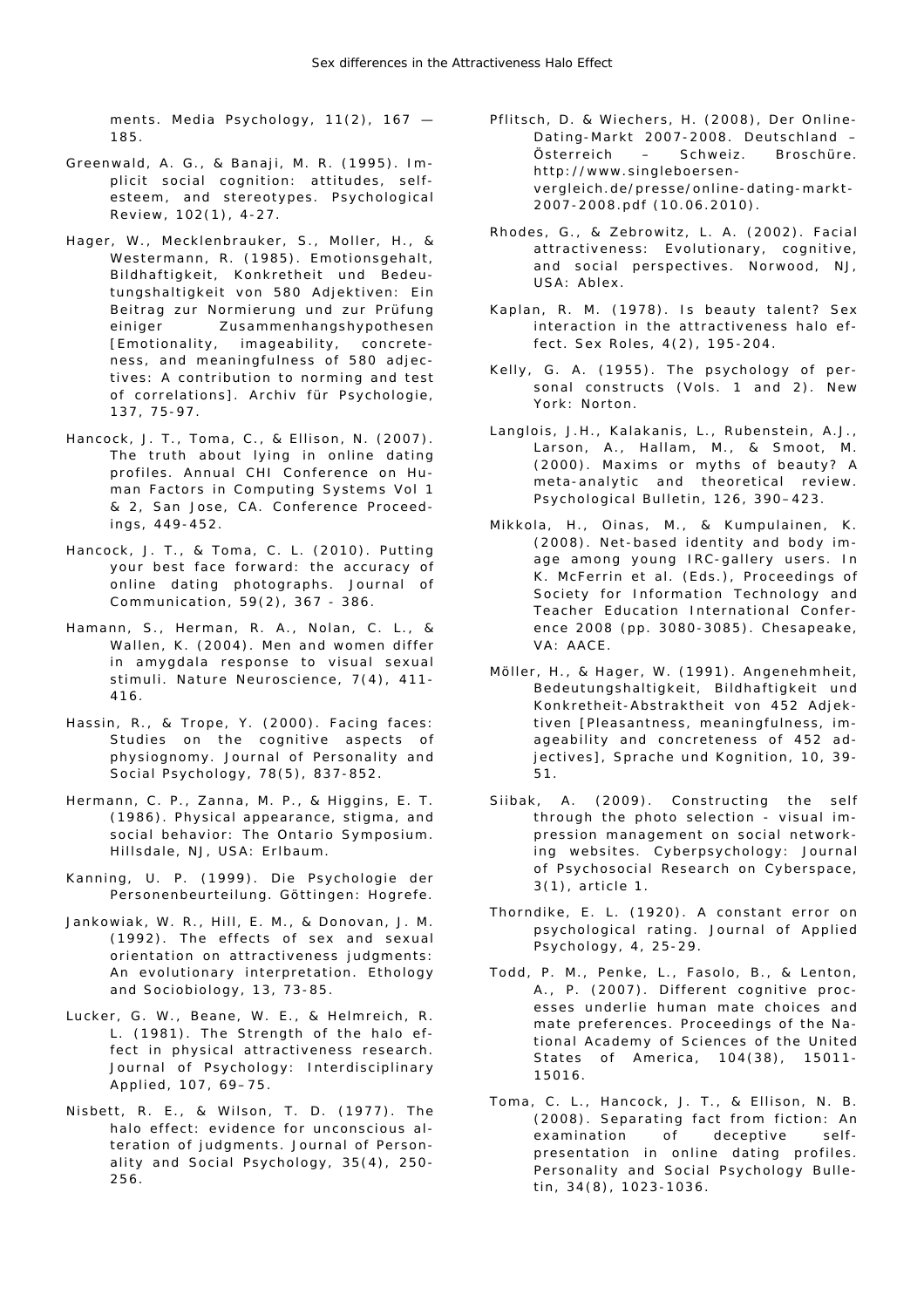- Toma, C. L., & Hancock, J. T. (2010). Looks and lies: The role of physical attractiveness in online dating self-presentation and deception. *Communication Research, 37(3)* , 335-351.
- Trivers, R. L. (1972). Parental investment and sexual selection. In: B. Campbell (Ed.), *Sexual Selection and the Descent of Man, 1871-1971*, pp. 136-179, Chicago: Aldine.
- Utz, S. (2005). Types of deception and underlying motivation. *Social Science Computer Review, 23(1)* , 49-56.
- Hooff, J. C., Crawford, H. & Vugt, M. (2010). The wandering mind of men: ERP evidence for gender differences in attention bias towards attractive opposite sex faces. *Social Cognitive and Affective Neuroscience, first published online July 2, 2010 doi:10.1093/scan/nsq066*.
- Vuilleumier, P. (2000). Faces call for attention: evidence from patients with visual extinction. *Neuropsychologia, 38*, 693- 700.
- Walster, E., Aronson, V., & Abrahams, D. (1966). Importance of physical attractiveness in dating behavior. Journal of *Personality and Social Psychology, 4(5)* , 508-516.
- Wang, S. S., Moon, S.-I., Kwon, K. H., Evans, C. A., & Stefanone, M. A. (2010). Face off: Implications of visual cues on initiating friendship on Facebook. *Computers in Human Behavior, 26(2)*, 226-234.
- Whitty, M. T. (2007). Revealing the 'real' me, searching for the 'actual' you: Presentations of self on an internet dating site. *Computers in Human Behavior, 24*, 1707- 1723.
- Young, K. (2009). Online social networking: An australian perspective. *International Journal of Emerging Technologies and Society, 7(1)* , 39-57.
- Zebrowitz, L.A. & Rhodes, G. (2004). Sensitivity to 'bad genes' and the anomalous face overgeneralization effect: Accuracy, cue validity, and cue utilization in judging intelligence and health. *Journal of Nonverbal Behavior. 28*, 167-185.
- Zebrowitz, L. A., Hall, J. A., Murphy, N. A., & Rhodes, G. (2002). Looking smart and looking good: facial cues to intelligence and their origins. *Personality and Social Psychology Bulletin, 28(2)* , 238-249.